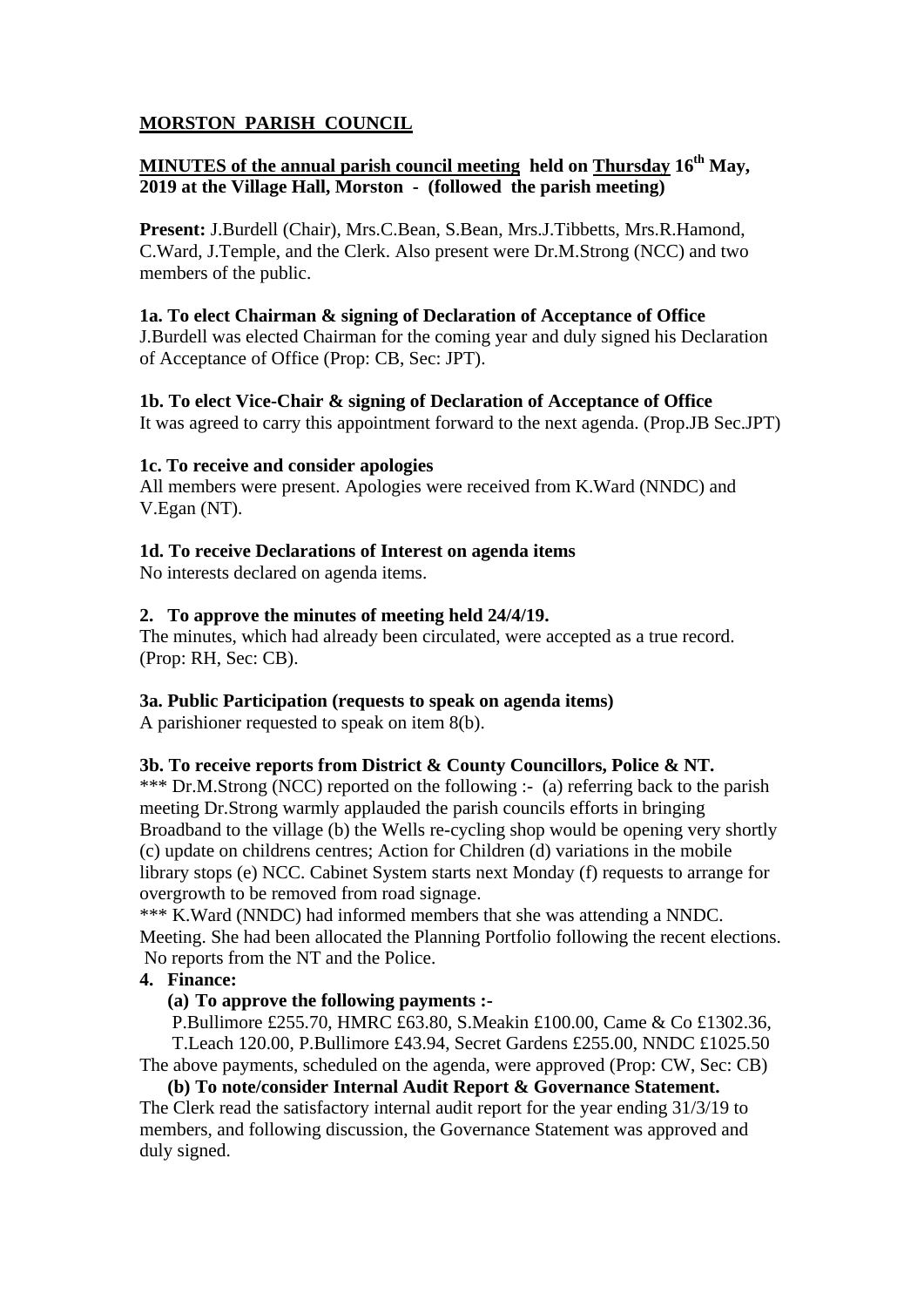#### **(c) To note/consider Accounting Statements 2018/19.**

A brief discussion, including comments regarding the year end balances, was followed by members approving the Accounting Statements for 2018/19. The statement was signed by the Chair and Clerk/RFO.

#### **(d) To note/consider annual insurance.**

The insurance with Inspire via Came & Co. was in its final year of a three year agreement and was duly approved by members.

#### **5. Planning:**

**(a) To note decisions & information received from NNDC since last meeting.**  Nothing received.

**(b) To consider planning applications received since agenda was printed**  PF/19/0744; Installation of boiler flue at Scaldbeck House, Stiffkey Road. Members agreed to support this application (Prop: JB, Sec: CW). RH did not vote.

**(c) To consider response re consultation on NNDCs First Draft Local Plan.**  Following K.Wards advice received previously, in that nothing much has changed for Morston in the new draft Local Plan, it was agreed not to respond.

**(d) PF/19/0614; Variation of conditions 2 & 4 at 1, Morston Hall Barns.**  Members agreed that they had no objections to this application (Prop: CW, Sec: RH). JPT did not vote.

#### **6. Highways and Footpath Matters:**

**(a) To receive update re the proposed path through the Churchyard**  Nothing further to report.

## **(b) To receive update re maintenance of the pond.**

The Chair had met with the contractor (Conservation Works) who had agreed to carry out another spraying of the pond. During their conversation, and referring to the annual problem of very low water levels, the contractor asked whether a bore-hole had been considered to supply water to the pond. Members asked the Clerk to contact the contractor with a view to carrying out a feasibility study regarding this suggestion

#### **7. Meetings & Conferences (announcements & reports)**

The Clerk had no new announcements.

#### **8. Caravan Site and Village Hall:**

#### **(a) To consider purchasing new chairs for the village hall**

JPT said she would provide details of the company to the Chair and Clerk so this matter could be progressed.

**(b) To review the caravan site tenancy agreement; replace west hedge.**  Members agreed that they would accept the quotation from the contractor without going out to tender because he had carried out good work for the PC in the past and was a local trader. The Clerk was asked to arrange another site visit when the Chair could enquire as to whether this was the best type of fencing and whether a watering system for the hedge could be installed. The Chair would also enquire regarding costs for new fencing on the northern and eastern boundaries of the site.

**(c) To consider purchasing audio equipment for the village hall**  The new microphone, as recommended by JPT, would be ordered soon.

#### **(d) To consider email regarding village hall charges.**

The Clerk read an email from a hall user enquiring as to why there had been a large increase in the hall hire charges and whether the PC would consider a reduction in